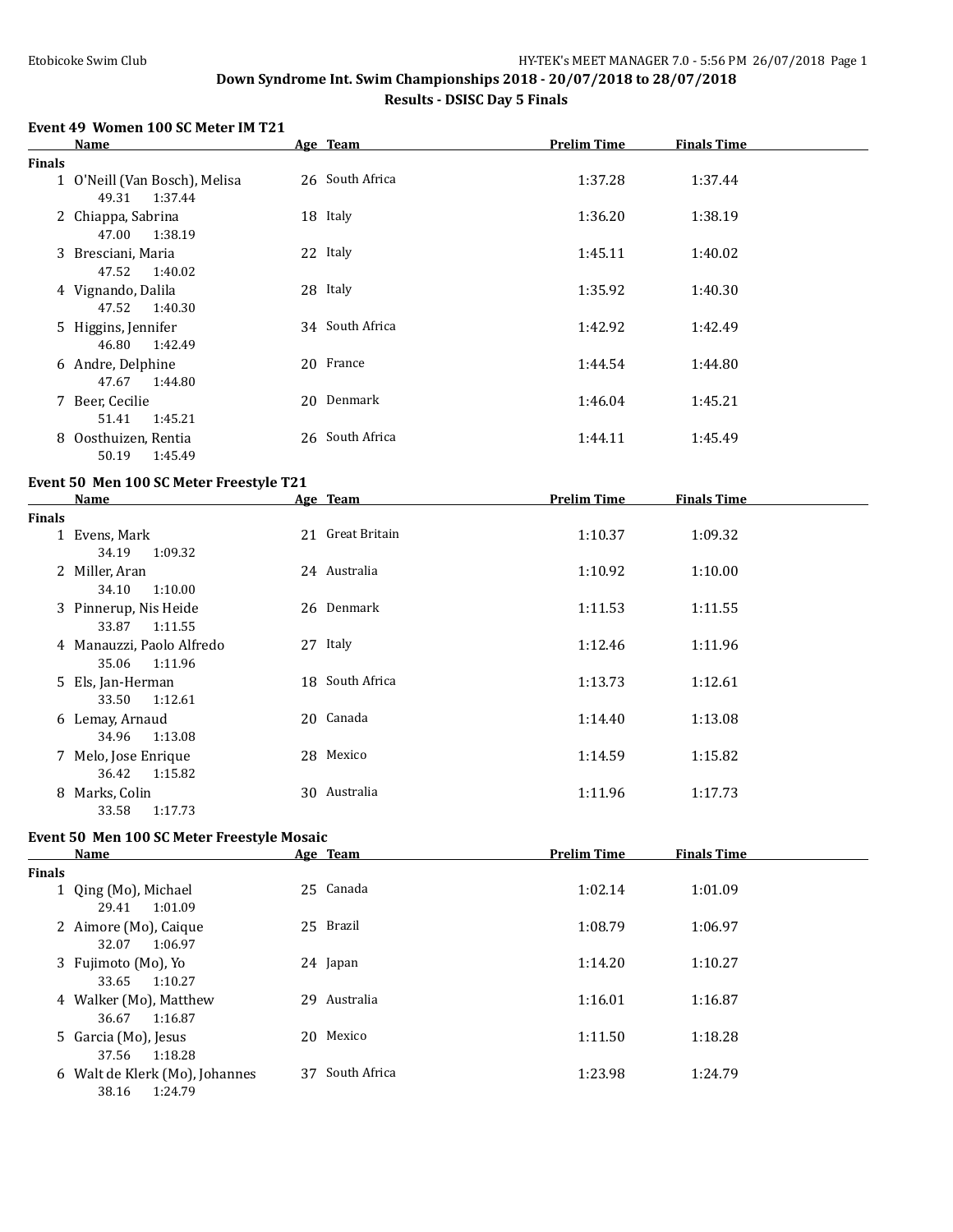#### **Down Syndrome Int. Swim Championships 2018 - 20/07/2018 to 28/07/2018**

**Results - DSISC Day 5 Finals**

## **Finals ... (Event 50 Men 100 SC Meter Freestyle Mosaic)**

|               | <b>Name</b>                                | Age Team        | <b>Prelim Time</b> | <b>Finals Time</b> |  |
|---------------|--------------------------------------------|-----------------|--------------------|--------------------|--|
|               | 7 Fung* (Mo), Tsz Chun<br>50.01<br>1:50.06 | 18 Hong Kong    | 1:50.76            | 1:50.06            |  |
|               | Event 51 Women 100 SC Meter Butterfly T21  |                 |                    |                    |  |
|               | Name                                       | Age Team        | <b>Prelim Time</b> | <b>Finals Time</b> |  |
| <b>Finals</b> |                                            |                 |                    |                    |  |
|               | 1 Bresciani, Maria<br>42.71<br>1:30.58     | 22 Italy        | 1:37.13            | 1:30.58            |  |
|               | 2 Morishita*, Ayako<br>44.11<br>1:33.83    | 21 Japan        | 1:39.24            | 1:33.83            |  |
|               | 3 De Loera, Michelle<br>44.13<br>1:40.37   | 21 Mexico       | 1:40.49            | 1:40.37            |  |
|               | 4 Reimer, Lindsay<br>48.02<br>1:43.38      | 24 Canada       | 1:46.44            | 1:43.38            |  |
|               | 5 Okamura, Miyuki<br>50.01<br>1:46.48      | 30 Japan        | 1:42.73            | 1:46.48            |  |
|               | 6 Veloz, Paola<br>46.02<br>1:46.77         | 26 Mexico       | 1:46.56            | 1:46.77            |  |
|               | 7 Higgins, Jennifer<br>48.27<br>1:50.17    | 34 South Africa | 1:50.98            | 1:50.17            |  |
|               | 8 Sneesby, Aliesha<br>46.70<br>1:50.71     | 22 Australia    | 1:53.82            | 1:50.71            |  |
|               | Event 52 Men 200 SC Meter Butterfly T21    |                 |                    |                    |  |
|               | <b>Name</b>                                | Age Team        | <b>Prelim Time</b> | <b>Finals Time</b> |  |
| <b>Finals</b> |                                            |                 |                    |                    |  |

| <b>Finals</b> |                    |         |         |                                                                                   |         |         |
|---------------|--------------------|---------|---------|-----------------------------------------------------------------------------------|---------|---------|
|               | 1 Miller, Aran     |         |         | 24 Australia                                                                      | 2:57.27 | 2:54.94 |
|               | 37.23              | 1:21.45 | 2:08.03 | 2:54.94                                                                           |         |         |
|               | 2 Marks, Colin     |         |         | 30 Australia                                                                      | 2:58.80 | 2:55.33 |
|               | 36.60              | 1:21.18 | 2:09.96 | 2:55.33                                                                           |         |         |
|               | 3 Martinez, Steven |         |         | 24 Mexico                                                                         | 3:09.57 | 3:01.22 |
|               | 36.58              | 1:21.10 | 2:10.50 | 3:01.22                                                                           |         |         |
|               | 4 Vaz, Joao        |         |         | 25 Portugal                                                                       | 3:12.54 | 3:10.80 |
|               | 41.80              | 1:31.20 | 2:20.77 | 3:10.80                                                                           |         |         |
|               | 5 Dixon, Jack      |         |         | 26 Australia                                                                      | 3:12.64 | 3:12.16 |
|               | 35.81              | 1:21.01 | 2:14.58 | 3:12.16                                                                           |         |         |
|               | 6 Hunter, Matthew  |         |         | 31 Canada                                                                         | 3:18.92 | 3:20.82 |
|               | 40.94              | 1:29.85 | 2:25.22 | 3:20.82                                                                           |         |         |
|               | 7 Gongora, Nestor  |         |         | 29 Mexico                                                                         | 3:17.88 | 3:21.21 |
|               | 42.51              | 1:31.86 | 2:25.94 | 3:21.21                                                                           |         |         |
|               | --- Belig, Axel    |         |         | 24 France                                                                         | 3:07.62 | DQ      |
|               |                    |         |         | Touch at the finish or turn was not made with both hands simultaneously/separated |         |         |
|               | 35.74              | 1:18.86 | 2:17.75 | D <sub>0</sub>                                                                    |         |         |

#### **Event 53 Women 200 SC Meter Breaststroke T21**

|               | Name                          |         | Age Team        | <b>Prelim Time</b> | <b>Finals Time</b> |  |
|---------------|-------------------------------|---------|-----------------|--------------------|--------------------|--|
| <b>Finals</b> |                               |         |                 |                    |                    |  |
|               | 1 O'Neill (Van Bosch), Melisa |         | 26 South Africa | 3:48.75            | 3:41.15            |  |
|               | 1:45.85<br>50.04              | 2:43.09 | 3:41.15         |                    |                    |  |
|               | 2 Chiappa, Sabrina            |         | 18 Italy        | 3:45.43            | 3:41.76            |  |
|               | 1:46.54<br>50.30              | 2:44.93 | 3:41.76         |                    |                    |  |
|               | 3 Mitchell, Phoebe            |         | 26 Australia    | 3:46.66            | 3:47.44            |  |
|               | 1:49.77<br>51.13              | 2:49.73 | 3:47.44         |                    |                    |  |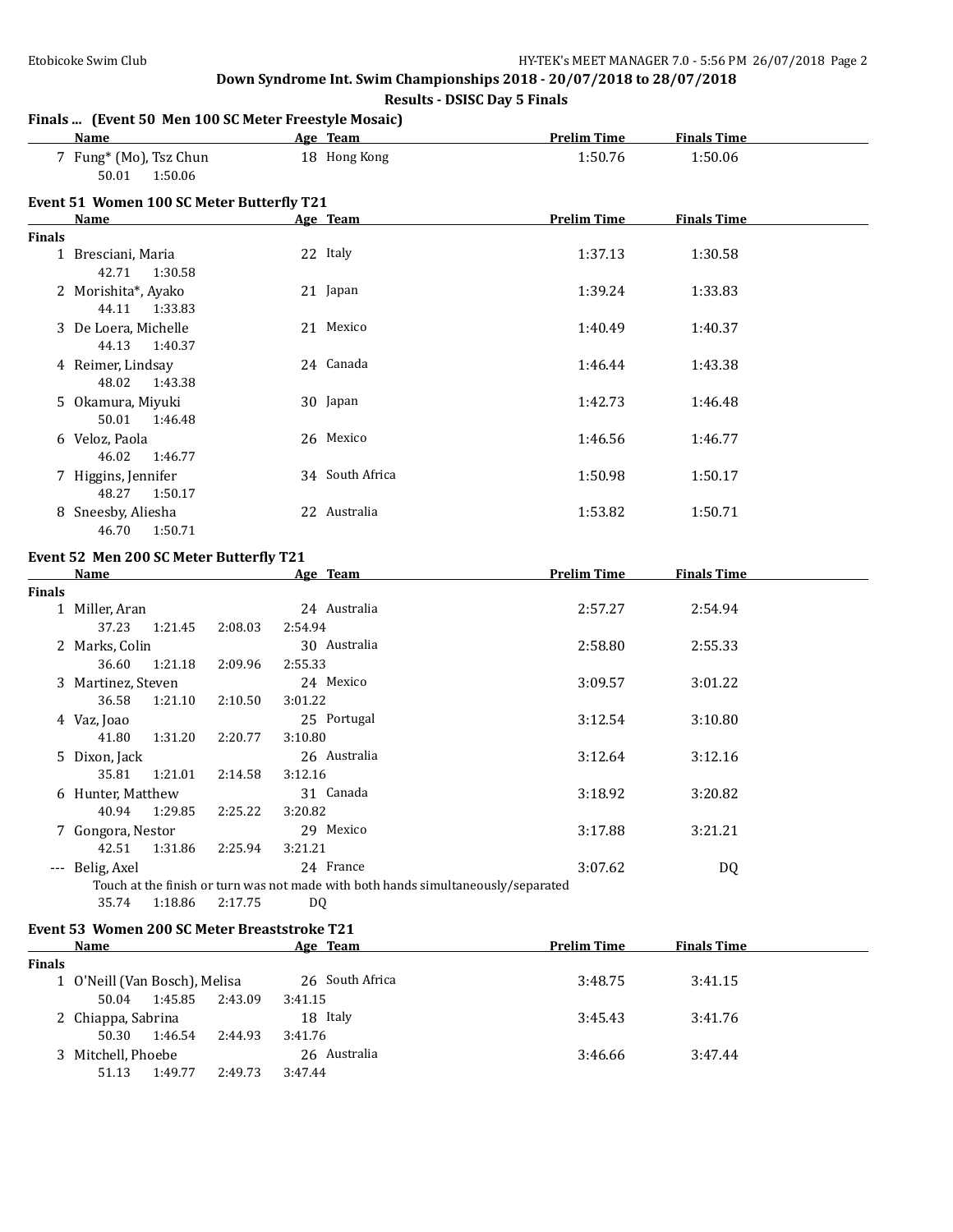$\overline{a}$ 

**Prelim Time Finals Time** 

#### **Down Syndrome Int. Swim Championships 2018 - 20/07/2018 to 28/07/2018**

# **Results - DSISC Day 5 Finals**

## **Finals ... (Event 53 Women 200 SC Meter Breaststroke T21)**

|   | Name                 |         | Age Team        | <b>Prelim Time</b> | <b>Finals Time</b> |  |
|---|----------------------|---------|-----------------|--------------------|--------------------|--|
|   | 4 Oosthuizen, Rentia |         | 26 South Africa | 3:49.63            | 3:55.19            |  |
|   | 1:51.58<br>52.10     | 2:53.19 | 3:55.19         |                    |                    |  |
|   | 5 Graftiaux, Marie   |         | 23 France       | 3:56.20            | 3:55.78            |  |
|   | 52.58<br>1:51.74     | 2:54.63 | 3:55.78         |                    |                    |  |
| 6 | Vignando, Dalila     |         | 28 Italy        | 3:54.41            | 4:00.95            |  |
|   | 1:55.93<br>55.36     | 2:58.73 | 4:00.95         |                    |                    |  |
|   | Rein, Maria          |         | 19 Estonia      | 4:08.06            | 4:11.85            |  |
|   | 55.89<br>1:59.54     | 3:05.58 | 4:11.85         |                    |                    |  |
| 8 | De Loera, Michelle   |         | 21 Mexico       | 4:06.00            | 4:13.04            |  |
|   | 1:59.65<br>55.71     | 3:06.53 | 4:13.04         |                    |                    |  |

# **Event 55 Women 200 SC Meter Freestyle 4 x 50 Free Relay T21**

|              | <b>Team</b>                     |         | <b>Relay</b>             | <u>Prelim Time</u>           | <b>Finals Time</b>                |
|--------------|---------------------------------|---------|--------------------------|------------------------------|-----------------------------------|
| Finals       |                                 |         |                          |                              |                                   |
| $\mathbf{1}$ | Mexico                          |         | A                        | 2:35.57                      | 2:36.55                           |
|              | 1) Camacho, Dunia 30            |         | 2) De Loera, Michelle 21 | 3) Esamilla, Mariana 23      | 4) Veloz, Paola 26                |
|              | 1:18.18<br>37.12                | 1:57.54 | 2:36.55                  |                              |                                   |
|              | 2 Australia                     |         | A                        | 2:43.14                      | 2:44.23                           |
|              | 1) Crawford, Lily 19            |         | 2) Anderton, Taylor 23   | 3) Schlenner, Ashley-Kate 26 | 4) Mitchell, Phoebe 26            |
|              | 40.80<br>1:22.98                | 2:03.97 | 2:44.23                  |                              |                                   |
|              | 3 South Africa                  |         | A                        | 2:46.66                      | 2:46.19                           |
|              | 1) Janse van Rensburg, Minke 13 |         | 2) Higgins, Jennifer 34  | 3) Oosthuizen, Rentia 26     | 4) O'Neill (Van Bosch), Melisa 26 |
|              | 1:21.10<br>39.54                | 2:07.69 | 2:46.19                  |                              |                                   |
|              | 4 France                        |         | A                        | 2:53.02                      | 2:47.01                           |
|              | 1) Renou, Cleo 16               |         | 2) Andre, Delphine 20    | 3) Graftiaux, Marie 23       | 4) Rapicano, Carla 23             |
|              | 38.13<br>1:19.00                | 2:47.01 |                          |                              |                                   |
|              | 5 Great Britain                 |         | A                        | 2:53.41                      | 2:47.15                           |
|              | 1) Faithfull, Caroline 24       |         | 2) McCrindle, Cerys 16   | 3) Garrett, Florence 25      | 4) Martin, Kathryn 19             |
|              | 1:23.65<br>40.73                | 2:03.11 | 2:47.15                  |                              |                                   |
|              | 6 Italy                         |         | A                        | 2:47.79                      | 2:50.75                           |
|              | 1) Vignando, Dalila 28          |         | 2) Zanca, Sara 28        | 3) Chiappa, Sabrina 18       | 4) Villanova, Martina 28          |
|              | 1:27.68<br>44.77                | 2:08.84 | 2:50.75                  |                              |                                   |
|              | 7 United States of America      |         | A                        | 3:04.34                      | 3:05.55                           |
|              | 1) Vazhenin, Katya 14           |         | 2) Scherder, Maggie 15   | 3) Van Housen, Allison 15    | 4) Borman, Mary 19                |
|              | 46.93<br>1:31.87                | 2:20.75 | 3:05.55                  |                              |                                   |
|              | 8 Japan                         |         | A                        | 3:06.53                      | 3:06.03                           |
|              | 1) Morishita*, Ayako 21         |         | 2) Okamura, Miyuki 30    | 3) Kobayashi, Michiko 17     | 4) Unrinin, Mako 19               |
|              | 41.28<br>1:24.92                | 2:18.30 | 3:06.03                  |                              |                                   |
|              |                                 |         |                          |                              |                                   |

# **Event 56 Men 200 SC Meter Freestyle 4 x 50 Free Relay T21**

**Finals**

| ıals |                        |         |         |                          |                            |                               |
|------|------------------------|---------|---------|--------------------------|----------------------------|-------------------------------|
|      | Australia              |         |         | A                        | 2:10.48                    | 2:09.96                       |
|      | 1) Cox, Michael 27     |         |         | 2) Booysen, Russell 23   | 3) Marks, Colin 30         | 4) Miller, Aran 24            |
|      | 32.44                  | 1:06.60 | 1:39.50 | 2:09.96                  |                            |                               |
| 2    | Italy                  |         |         | A                        | 2:12.63                    | 2:09.98                       |
|      | 1) Zaffaroni, Paolo 22 |         |         | 2) Di Silverio, Marco 21 | 3) Piccinini, Francesco 22 | 4) Manauzzi, Paolo Alfredo 27 |
|      | 32.00                  | 1:05.39 | 1:38.21 | 2:09.98                  |                            |                               |
|      | 3 South Africa         |         |         | A                        | 2:15.00                    | 2:17.67                       |
|      | 1) Hylton, Heggie 27   |         |         | 2) Els, Jan-Herman 18    | 3) Hebbelmann, Karl 30     | 4) 0'Neill, Sean 34           |
|      | 34.16                  | 56.94   | 1:44.26 | 2:17.67                  |                            |                               |
| 4    | Mexico                 |         |         | A                        | 2:18.12                    | 2:20.11                       |
|      | 1) Trejo, Jonathan 18  |         |         | 2) Martinez, Steven 24   | 3) Flores, Giovanni 25     | 4) Melo, Jose Enrique 28      |
|      | 33.44                  | 1:09.78 | 1:45.25 | 2:20.11                  |                            |                               |
|      |                        |         |         |                          |                            |                               |